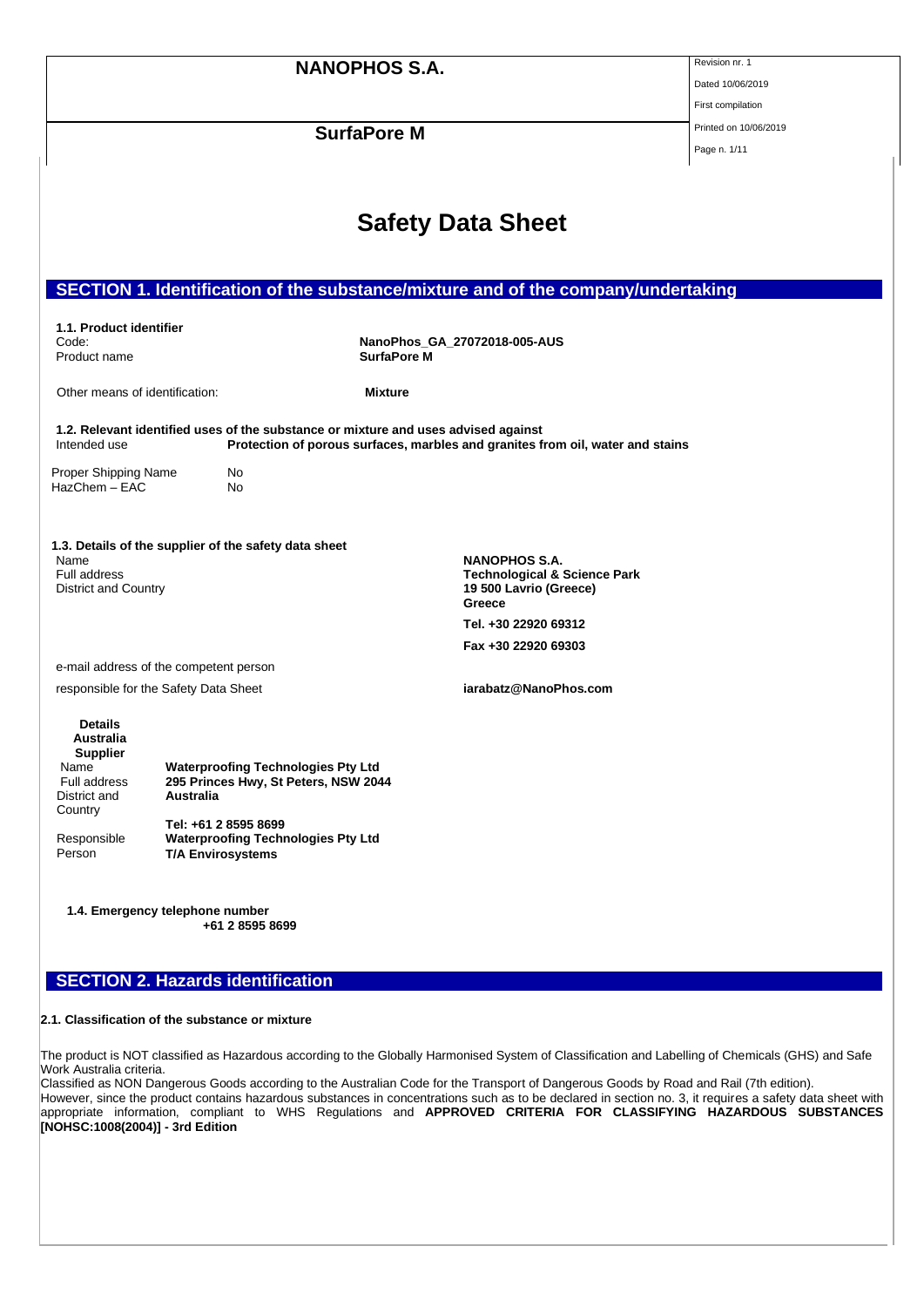|                                                  | <b>NANOPHOS S.A.</b>                                                                                                                                                                                                                                | Revision nr. 1        |
|--------------------------------------------------|-----------------------------------------------------------------------------------------------------------------------------------------------------------------------------------------------------------------------------------------------------|-----------------------|
|                                                  |                                                                                                                                                                                                                                                     | Dated 10/06/2019      |
|                                                  |                                                                                                                                                                                                                                                     | First compilation     |
|                                                  | <b>SurfaPore M</b>                                                                                                                                                                                                                                  | Printed on 10/06/2019 |
|                                                  |                                                                                                                                                                                                                                                     | Page n. 2/11          |
| Poison Schedule: No                              |                                                                                                                                                                                                                                                     |                       |
| Hazard classification and indication:            |                                                                                                                                                                                                                                                     |                       |
| 2.2. Label elements                              | --                                                                                                                                                                                                                                                  |                       |
| Hazard pictograms:                               |                                                                                                                                                                                                                                                     |                       |
| Signal words:                                    | --                                                                                                                                                                                                                                                  |                       |
| Hazard statements:                               |                                                                                                                                                                                                                                                     |                       |
| Precautionary statements:                        |                                                                                                                                                                                                                                                     |                       |
| P <sub>101</sub><br>P102<br>P103<br>P261<br>P271 | If medical advice is needed, have product container or label at hand.<br>Keep out of reach of children.<br>Read label before use.<br>Avoid breathing dust / fume / gas / mist / vapours / spray.<br>Use only outdoors or in a well-ventilated area. |                       |
| 2.3. Other hazards                               |                                                                                                                                                                                                                                                     |                       |

On the basis of available data, the product does not contain any PBT or vPvB in percentage greater than 0,1%.

| <b>SECTION 3. Composition/information on ingredients</b>                                  |                |                                                                                                                                                |
|-------------------------------------------------------------------------------------------|----------------|------------------------------------------------------------------------------------------------------------------------------------------------|
| 3.2. Mixtures                                                                             |                |                                                                                                                                                |
| Contains:                                                                                 |                |                                                                                                                                                |
| <b>Identification</b>                                                                     | $x =$ Conc. %  | <b>Classification APPROVED CRITERIA FOR CLASSIFYING HAZARDOUS</b><br>SUBSTANCES [NOHSC:1008(2004)] - 3rd Edition                               |
| Mixture of 5-chloro-2-methyl-2H-<br>isothiazol-3-one and 2-methyl-2H-<br>isothiazol-3-one |                |                                                                                                                                                |
| CAS 55965-84-9                                                                            | 0 < x < 0.0015 | Acute Tox. 3 H301, Acute Tox. 3 H311, Acute Tox. 3 H331, Skin Corr. 1B<br>H314, Eye Dam. 1 H318, Skin Sens. 1 H317, Aquatic Chronic 1 H410 M=1 |
| INDEX 613-167-00-5                                                                        |                |                                                                                                                                                |

The full wording of hazard (H) phrases is given in section 16 of the sheet.

## **SECTION 4. First aid measures**

### **4.1. Description of first aid measures**

EYES: Remove contact lenses, if present. Wash immediately with plenty of water for at least 30-60 minutes, opening the eyelids fully. Get medical advice/attention.

SKIN: Remove contaminated clothing. Rinse skin with a shower immediately. Get medical advice/attention.

INGESTION: Have the subject drink as much water as possible. Get medical advice/attention. Do not induce vomiting unless explicitly authorised by a doctor.

INHALATION: Get medical advice/attention immediately. Remove victim to fresh air, away from the accident scene. If the subject stops breathing, administer artificial respiration. Take suitable precautions for rescue workers.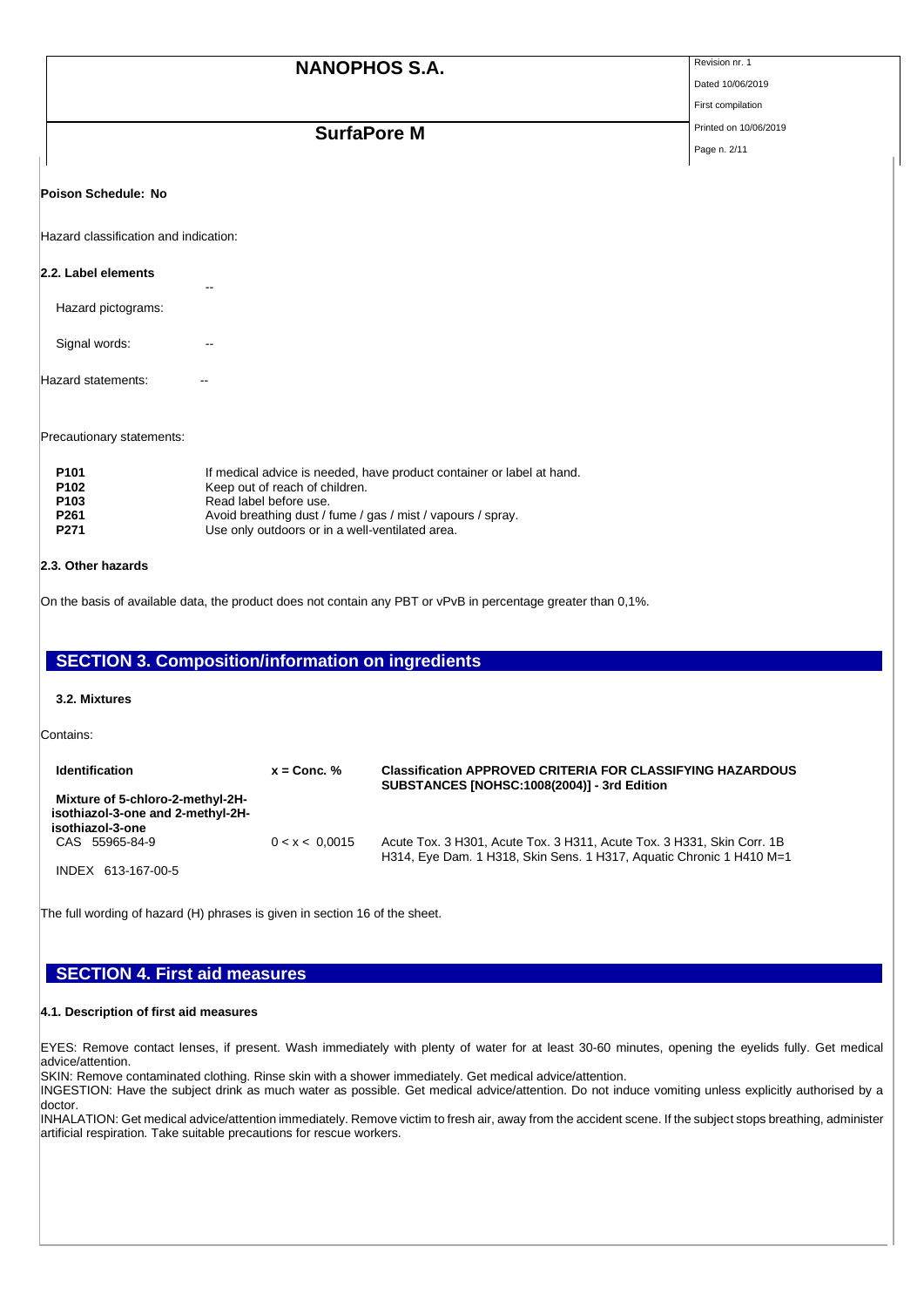Page n. 3/11

Dated 10/06/2019 First compilation

## **SurfaPore M** Printed on 10/06/2019

#### **4.2. Most important symptoms and effects, both acute and delayed**

Specific information on symptoms and effects caused by the product are unknown.

#### **4.3. Indication of any immediate medical attention and special treatment needed**

Information not available

## **SECTION 5. Firefighting measures**



#### **5.1. Extinguishing media**

SUITABLE EXTINGUISHING EQUIPMENT

The extinguishing equipment should be of the conventional kind: carbon dioxide, foam, powder and water spray. UNSUITABLE EXTINGUISHING EQUIPMENT None in particular.

#### **5.2. Special hazards arising from the substance or mixture**

HAZARDS CAUSED BY EXPOSURE IN THE EVENT OF FIRE Do not breathe combustion products.

#### **5.3. Advice for firefighters**

#### GENERAL INFORMATION

Use jets of water to cool the containers to prevent product decomposition and the development of substances potentially hazardous for health. Always wear full fire prevention gear. Collect extinguishing water to prevent it from draining into the sewer system. Dispose of contaminated water used for extinction and the remains of the fire according to applicable regulations.

SPECIAL PROTECTIVE EQUIPMENT FOR FIRE-FIGHTERS

Normal fire fighting clothing i.e. fire kit (BS EN 469), gloves (BS EN 659) and boots (HO specification A29 and A30) in combination with self-contained open circuit positive pressure compressed air breathing apparatus (BS EN 137).

### **SECTION 6. Accidental release measures**

#### **6.1. Personal precautions, protective equipment and emergency procedures**

Block the leakage if there is no hazard.

Wear suitable protective equipment (including personal protective equipment referred to under Section 8 of the safety data sheet) to prevent any contamination of skin, eyes and personal clothing. These indications apply for both processing staff and those involved in emergency procedures.

#### **6.2. Environmental precautions**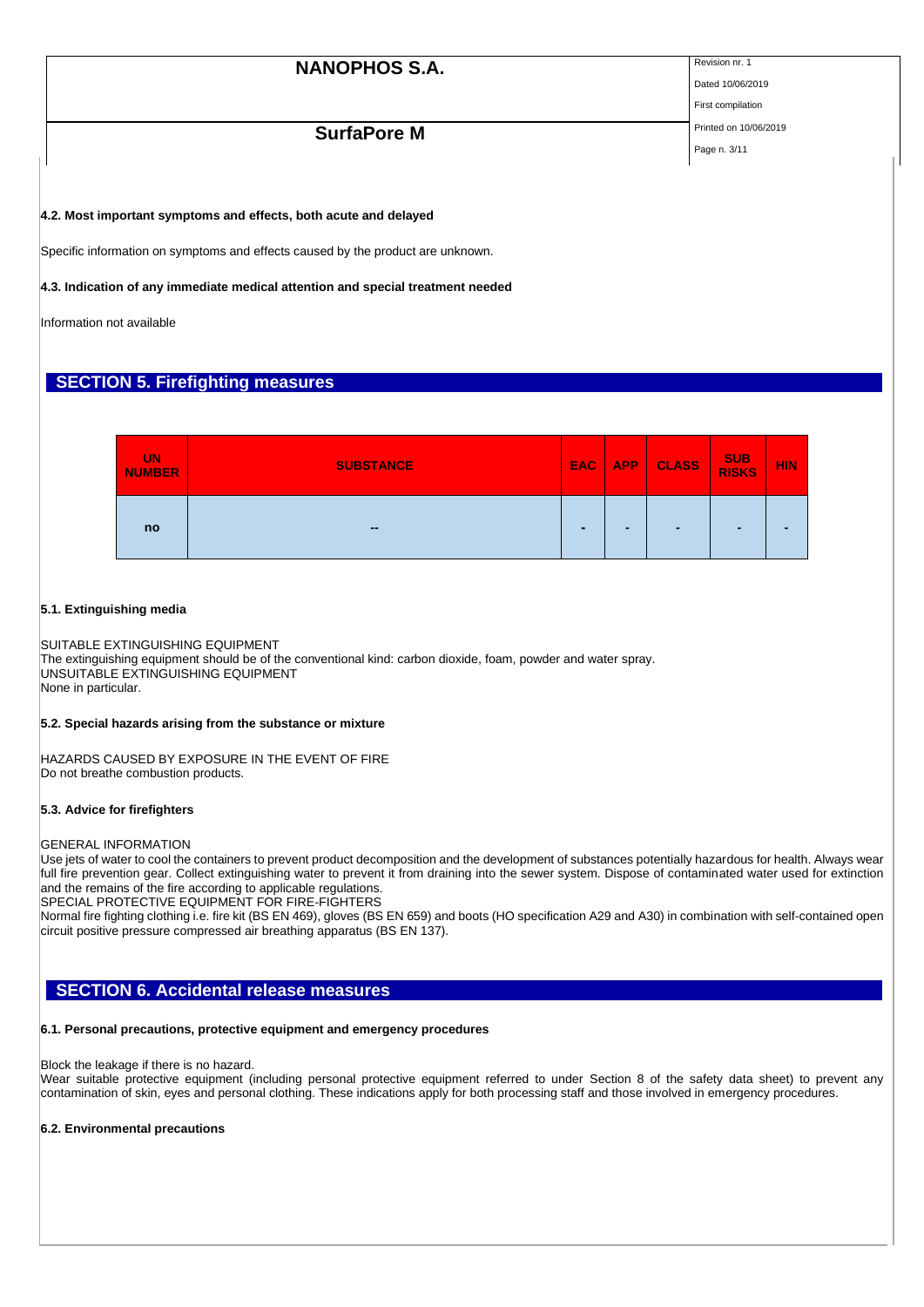Dated 10/06/2019

## **SurfaPore M** Printed on 10/06/2019

First compilation Page n. 4/11

The product must not penetrate into the sewer system or come into contact with surface water or ground water.

#### **6.3. Methods and material for containment and cleaning up**

Collect the leaked product into a suitable container. Evaluate the compatibility of the container to be used, by checking section 10. Absorb the remainder with inert absorbent material.

Make sure the leakage site is well aired. Contaminated material should be disposed of in compliance with the provisions set forth in point 13.

#### **6.4. Reference to other sections**

Any information on personal protection and disposal is given in sections 8 and 13.

### **SECTION 7. Handling and storage**

#### **7.1. Precautions for safe handling**

Before handling the product, consult all the other sections of this material safety data sheet. Avoid leakage of the product into the environment. Do not eat, drink or smoke during use. Remove any contaminated clothes and personal protective equipment before entering places in which people eat.

#### **7.2. Conditions for safe storage, including any incompatibilities**

Store only in the original container. Store the containers sealed, in a well ventilated place, away from direct sunlight. Keep containers away from any incompatible materials, see section 10 for details.

#### **7.3. Specific end use(s)**

Information not available

## **SECTION 8. Exposure controls/personal protection**

#### **8.1. Control parameters**

Information not available

#### **8.2. Exposure controls**

As the use of adequate technical equipment must always take priority over personal protective equipment, make sure that the workplace is well aired through effective local aspiration.

When choosing personal protective equipment, ask your chemical substance supplier for advice. Personal protective equipment must be ISO marked, showing that it complies with applicable standards.

HAND PROTECTION

Protect hands with category III work gloves (see standard EN 374).

The following should be considered when choosing work glove material: compatibility, degradation, failure time and permeability.

The work gloves' resistance to chemical agents should be checked before use, as it can be unpredictable. The gloves' wear time depends on the duration and type of use. See Australian Standards AS/NZS 1715 and 1716 for more information.

#### SKIN PROTECTION

Wear category I professional long-sleeved overalls and safety footwear (See Australian Standards AS/NZS 1715 and 1716 for more information). Wash body with soap and water after removing protective clothing.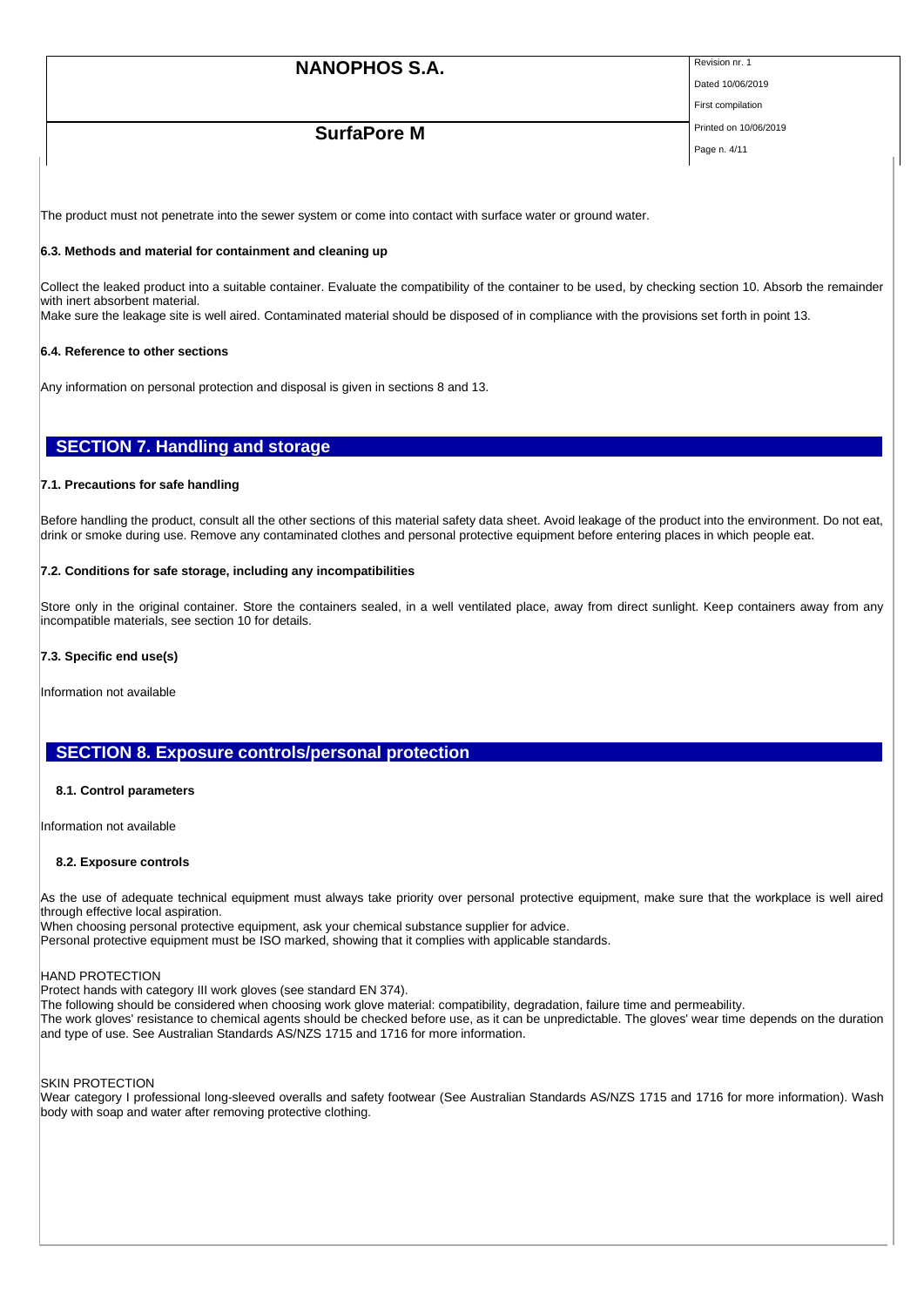Dated 10/06/2019

# **SurfaPore M** Printed on 10/06/2019

First compilation

Page n. 5/11

EYE PROTECTION

Wear airtight protective goggles (see standard EN 166).

#### RESPIRATORY PROTECTION

If the threshold value (e.g. TWA) is exceeded for the substance or one of the substances present in the product, use a mask with a type B filter whose class (1, 2 or 3) must be chosen according to the limit of use concentration. (see standard EN 14387). In the presence of gases or vapours of various kinds and/or gases or vapours containing particulate (aerosol sprays, fumes, mists, etc.) combined filters are required.

Respiratory protection devices must be used if the technical measures adopted are not suitable for restricting the worker's exposure to the threshold values considered. The protection provided by masks is in any case limited.

If the substance considered is odourless or its olfactory threshold is higher than the corresponding TWA and in the case of an emergency, wear opencircuit compressed air breathing apparatus (in compliance with standard EN 137) or external air-intake breathing apparatus (in compliance with standard EN 138). For a correct choice of respiratory protection device, see standard EN 529.

#### ENVIRONMENTAL EXPOSURE CONTROLS

The emissions generated by manufacturing processes, including those generated by ventilation equipment, should be checked to ensure compliance with environmental standards.

### **SECTION 9. Physical and chemical properties**

#### **9.1. Information on basic physical and chemical properties**

| Appearance                             | liquid          |  |  |
|----------------------------------------|-----------------|--|--|
| Colour                                 | yellowish       |  |  |
| Odour                                  | odourless       |  |  |
| Odour threshold                        | Not available   |  |  |
| рH                                     | $4.5 \pm 0.5$   |  |  |
| Melting point / freezing point         | Not available   |  |  |
| Initial boiling point                  | Not available   |  |  |
| Boiling range                          | Not available   |  |  |
| Flash point                            | >100 °C         |  |  |
| Evaporation rate                       | Not available   |  |  |
| Flammability (solid, gas)              | Not available   |  |  |
| Lower inflammability limit             | Not available   |  |  |
| Upper inflammability limit             | Not available   |  |  |
| Lower explosive limit                  | Not available   |  |  |
| Upper explosive limit                  | Not available   |  |  |
| Vapour pressure                        | Not available   |  |  |
| Vapour density                         | Not available   |  |  |
| Relative density                       | 1.00±0.05 kg/L  |  |  |
| Solubility                             | Not available   |  |  |
| Partition coefficient: n-octanol/water | Not available   |  |  |
| Auto-ignition temperature              | Not available   |  |  |
| Decomposition temperature              | Not available   |  |  |
| Viscosity                              | 2 mPa.s at 25 C |  |  |
| <b>Explosive properties</b>            | Not available   |  |  |
| Oxidising properties                   | Not available   |  |  |

#### **9.2. Other information**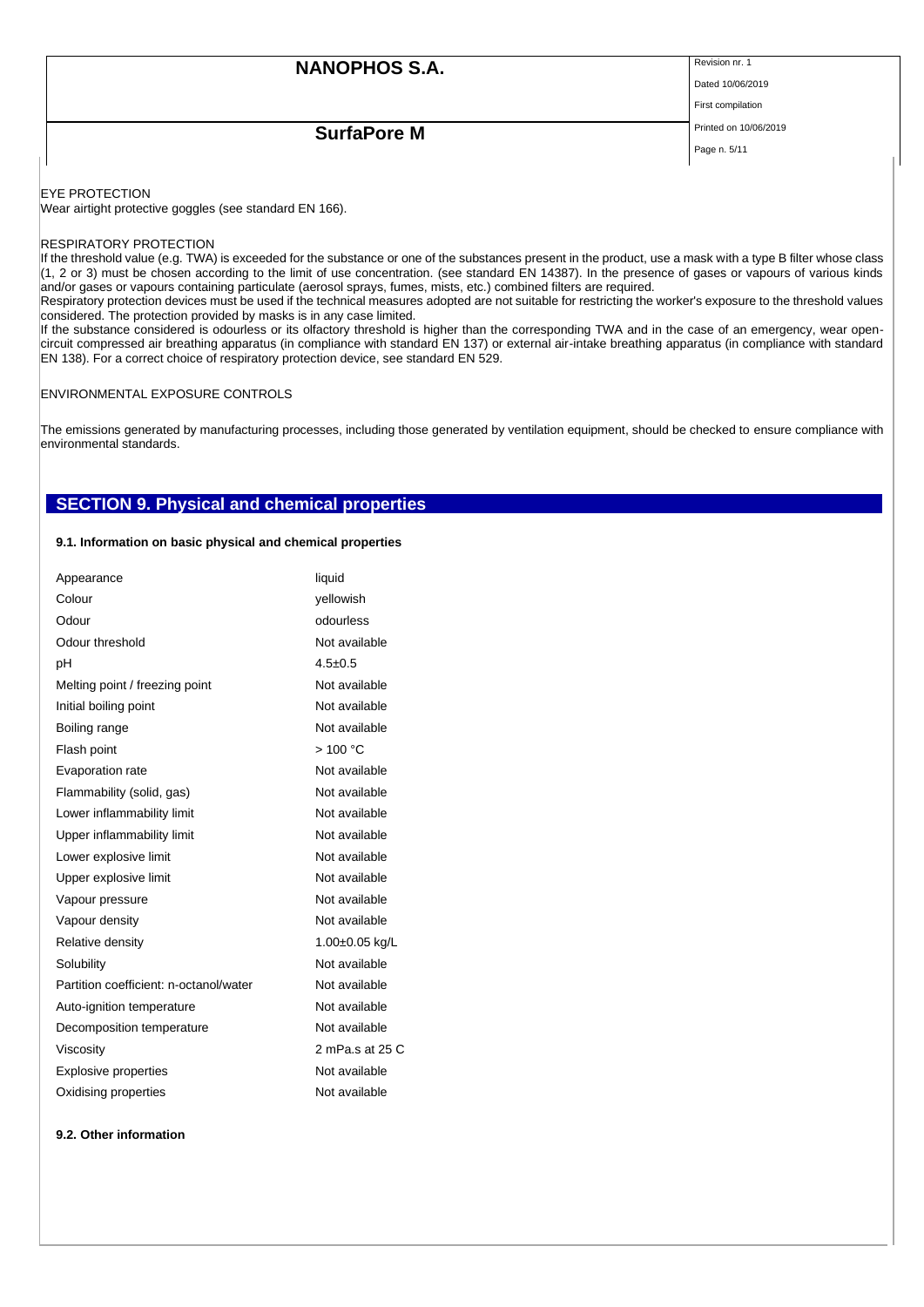Dated 10/06/2019 First compilation

# **SurfaPore M** Printed on 10/06/2019

Page n. 6/11

Information not available

## **SECTION 10. Stability and reactivity**

#### **10.1. Reactivity**

There are no particular risks of reaction with other substances in normal conditions of use.

#### **10.2. Chemical stability**

The product is stable in normal conditions of use and storage.

#### **10.3. Possibility of hazardous reactions**

No hazardous reactions are foreseeable in normal conditions of use and storage.

#### **10.4. Conditions to avoid**

None in particular. However the usual precautions used for chemical products should be respected.

#### **10.5. Incompatible materials**

Information not available

#### **10.6. Hazardous decomposition products**

Information not available

## **SECTION 11. Toxicological information**

In the absence of experimental data for the product itself, health hazards are evaluated according to the properties of the substances it contains, using the criteria specified in the applicable regulation for classification. It is therefore necessary to take into account the concentration of the individual hazardous substances indicated in section 3, to evaluate the toxicological effects of exposure to the product.

### **11.1. Information on toxicological effects**

Metabolism, toxicokinetics, mechanism of action and other information

Information not available

Information on likely routes of exposure

Information not available

Delayed and immediate effects as well as chronic effects from short and long-term exposure

Information not available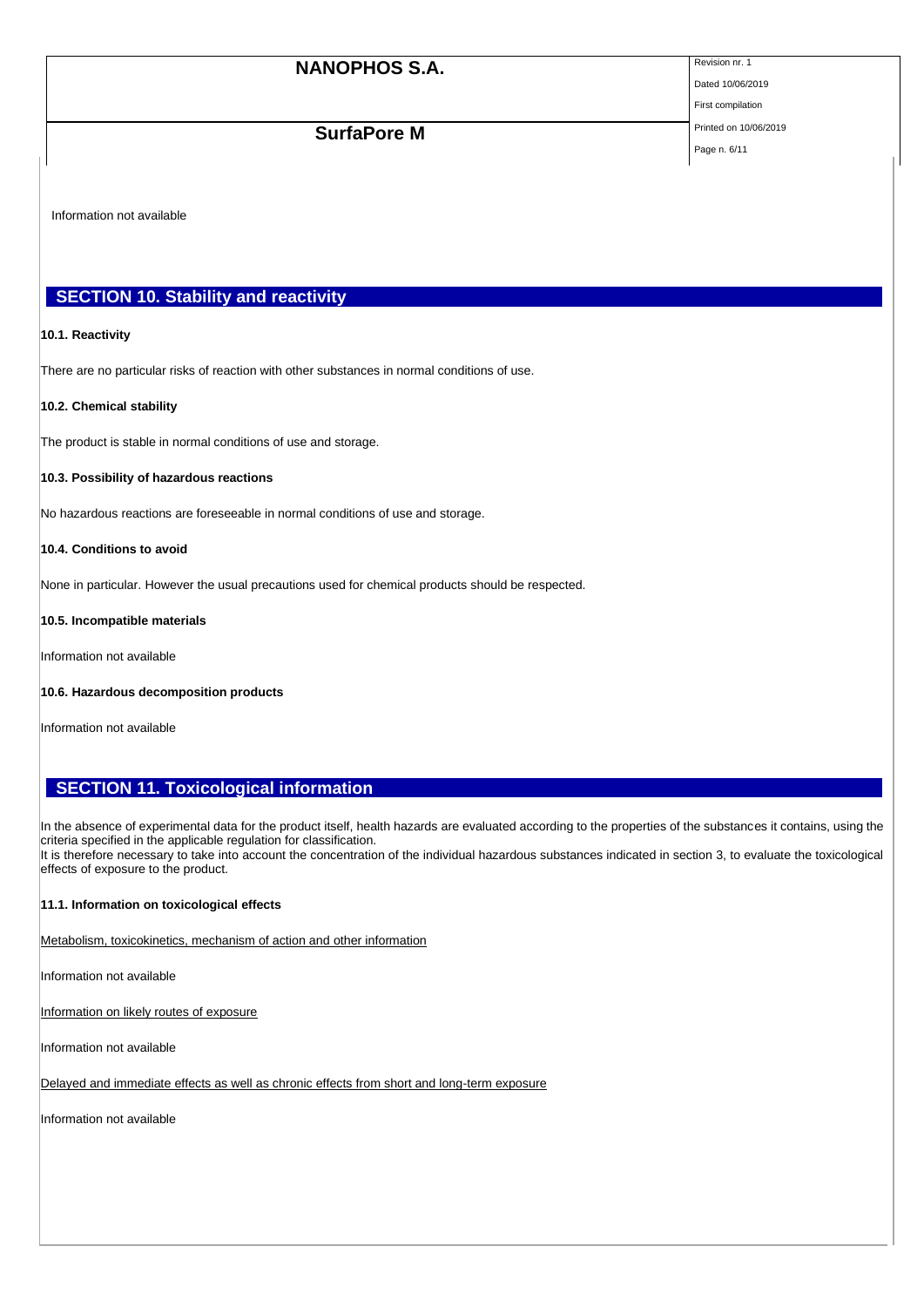Dated 10/06/2019 First compilation

Page n. 7/11

**SurfaPore M** Printed on 10/06/2019

Interactive effects

Information not available

ACUTE TOXICITY

LC50 (Inhalation) of the mixture: Not classified (no significant component) LD50 (Oral) of the mixture: Not classified (no significant component) LD50 (Dermal) of the mixture: Not classified (no significant component)

Mixture of 5-chloro-2-methyl-2H- isothiazol-3-one and 2-methyl-2H-isothiazol-3-one

LC50 (Inhalation) 0,51 mg/l/4h Rat

#### **SKIN CORROSION / IRRITATION**

Does not meet the classification criteria for this hazard class

**SERIOUS EYE DAMAGE / IRRITATION** 

Does not meet the classification criteria for this hazard class

**RESPIRATORY OR SKIN SENSITISATION** 

May produce an allergic reaction.Contains:Mixture of 5-chloro-2-methyl-2H- isothiazol-3-one and 2-methyl-2H-isothiazol-3-one

**GERM CELL MUTAGENICITY** 

Does not meet the classification criteria for this hazard class

**CARCINOGENICITY** 

Does not meet the classification criteria for this hazard class

#### REPRODUCTIVE TOXICITY

Does not meet the classification criteria for this hazard class

#### **STOT - SINGLE EXPOSURE**

Does not meet the classification criteria for this hazard class

STOT - REPEATED EXPOSURE

Does not meet the classification criteria for this hazard class

### **ASPIRATION HAZARD**

Does not meet the classification criteria for this hazard class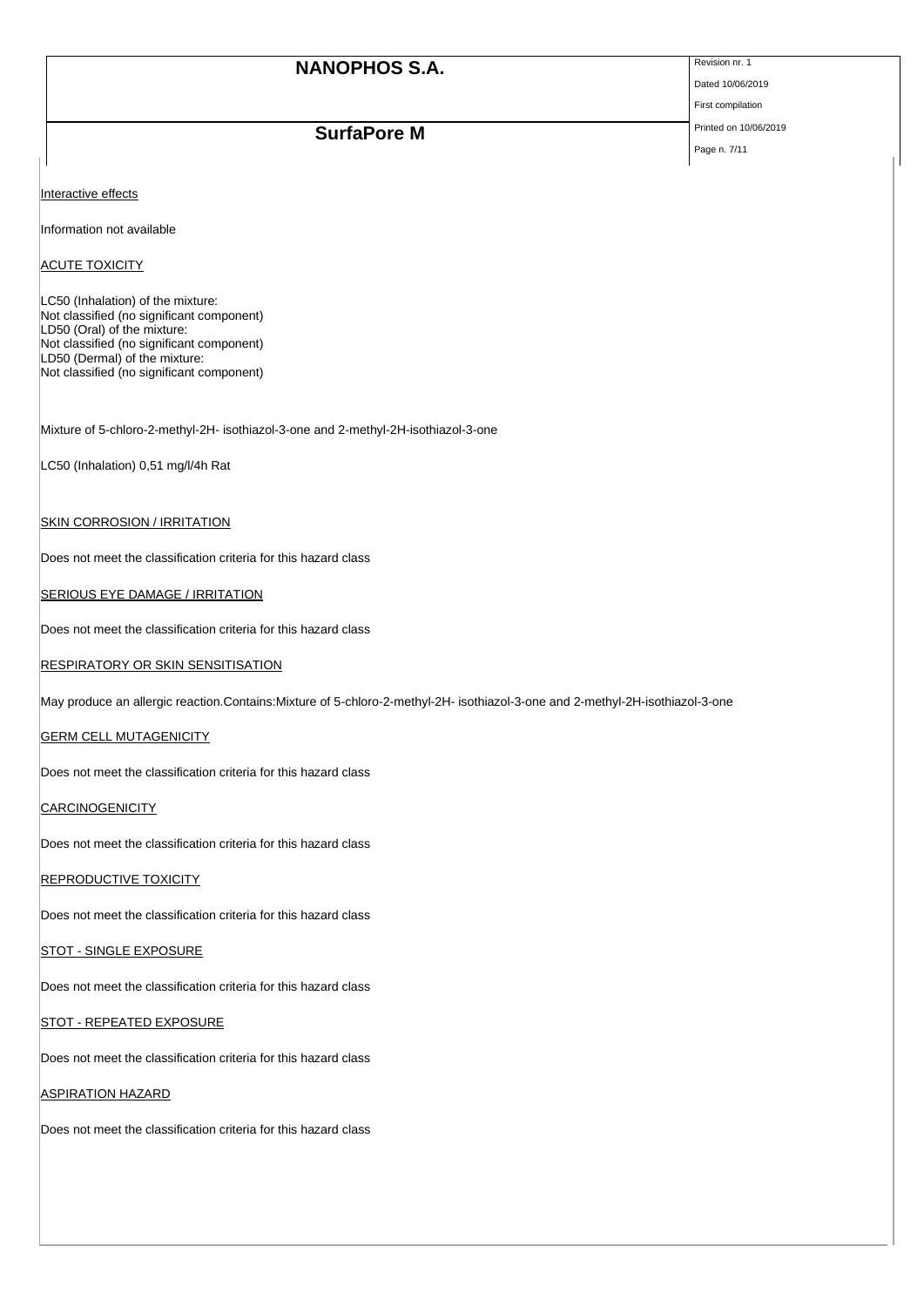Dated 10/06/2019 First compilation

**SurfaPore M** Printed on 10/06/2019

Page n. 8/11

## **SECTION 12. Ecological information**

No specific data are available for this product. Handle it according to good working practices. Avoid littering. Do not contaminate soil and waterways. Inform the competent authorities, should the product reach waterways or contaminate soil or vegetation. Please take all the proper measures to reduce harmful effects on aquifers.

#### **12.1. Toxicity**

Mixture of 5-chloro-2-methyl-2H- isothiazol-3-one and 2-methyl-2H-isothiazol-3-one LC50 - for Fish 2008 and 2008 and 2009 and 2009 and 2009 and 2009 and 2009 and 2009 and 2009 and 2009 and 200 EC50 - for Crustacea 1,02 mg/l/48h

#### **12.2. Persistence and degradability**

Information not available

#### **12.3. Bioaccumulative potential**

Information not available

### **12.4. Mobility in soil**

Information not available

### **12.5. Results of PBT and vPvB assessment**

On the basis of available data, the product does not contain any PBT or vPvB in percentage greater than 0,1%.

#### **12.6. Other adverse effects**

Information not available

## **SECTION 13. Disposal considerations**

#### **13.1. Waste treatment methods**

Reuse, when possible. Neat product residues should be considered special non-hazardous waste. Disposal must be performed through an authorised waste management firm, in compliance with national and local regulations. CONTAMINATED PACKAGING

Contaminated packaging must be recovered or disposed of in compliance with national waste management regulations.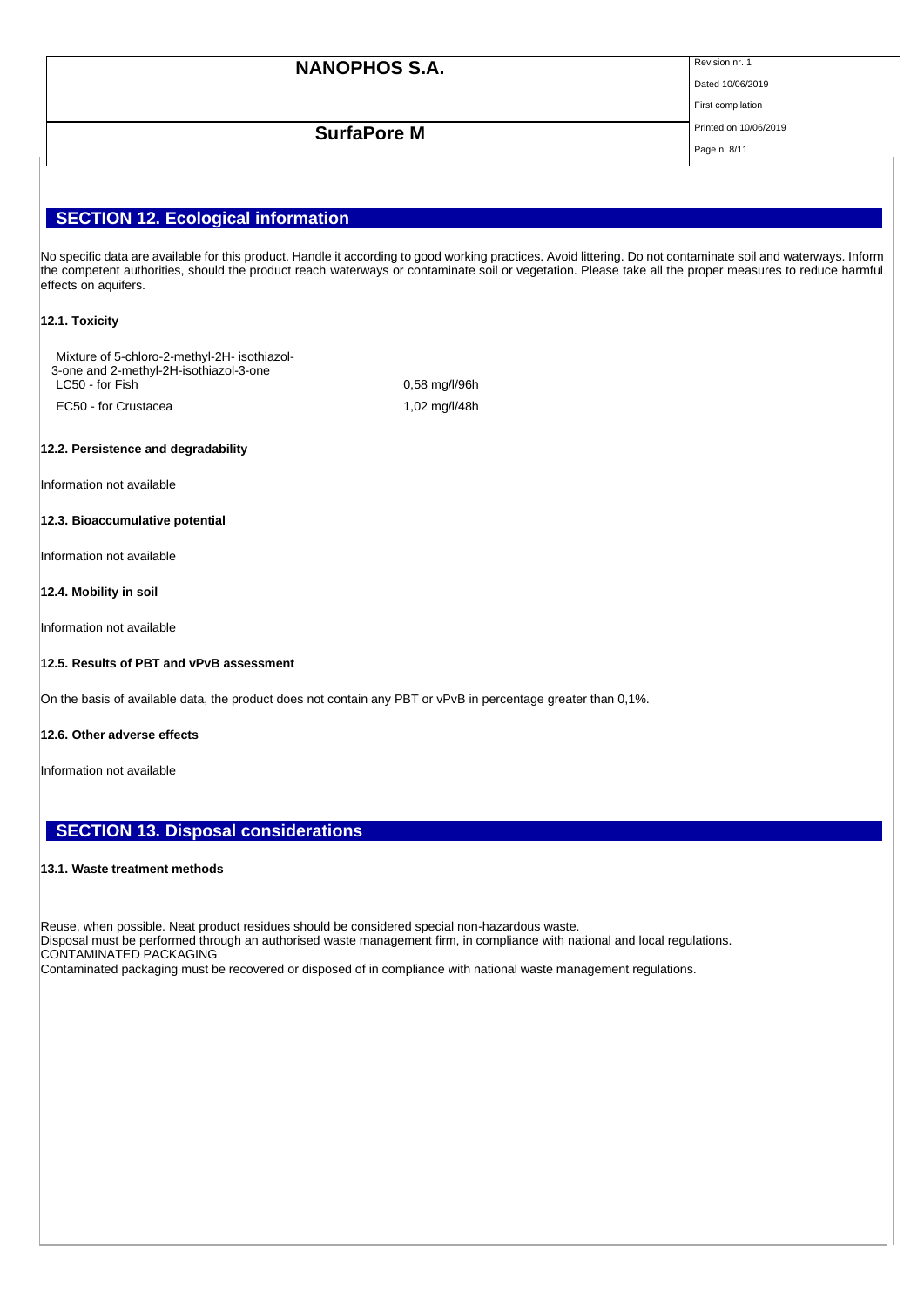| <b>NANOPHOS S.A.</b> | Revision nr. 1    |
|----------------------|-------------------|
|                      | Dated 10/06/2019  |
|                      | First compilation |

# **SurfaPore M** Printed on 10/06/2019

Page n. 9/11

# **SECTION 14. Transport information**

The product is not dangerous under current provisions of the: Australian Dangerous Goods Code (ADG), of the International Maritime Dangerous Goods Code (IMDG), and of the International Air Transport Association (IATA) regulations.

| <b>UN</b><br><b>NUMBER</b> | <b>SUBSTANCE</b> | EAC: | <b>APP</b> | <b>CLASS</b> | SUB<br>RISKS   | <b>HIN.</b> |
|----------------------------|------------------|------|------------|--------------|----------------|-------------|
| no                         | $\sim$           | -    | -          | -            | $\blacksquare$ |             |

### **14.1. UN number**

Not applicable

### **14.2. UN proper shipping name**

Not applicable

### **14.3. Transport hazard class(es)**

Not applicable

### **14.4. Packing group**

Not applicable

**14.5. Environmental hazards**

Not applicable

#### **14.6. Special precautions for user**

Not applicable

**14.7. Transport in bulk according to Annex II of Marpol and the IBC Code**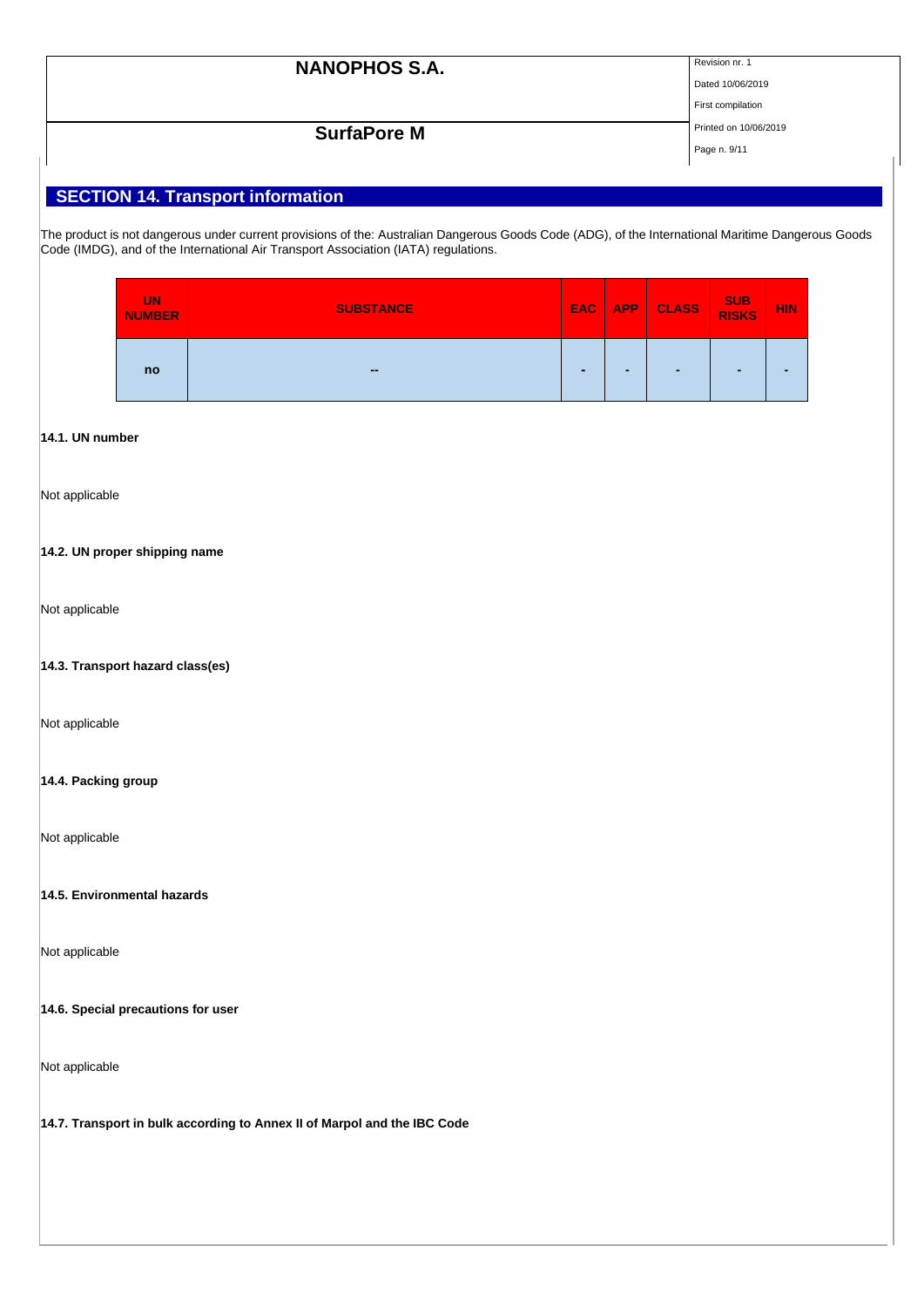Dated 10/06/2019 First compilation

# **SurfaPore M** Printed on 10/06/2019

Page n. 10/11

Information not relevant

## **SECTION 15. Regulatory information**

#### **15.1. Safety, health and environmental regulations/legislation specific for the substance or mixture**

55965-84-9 reaction mass of: 5-chloro-2-methyl-4-isothiazolin-3-one and 2-methyl-2H -isothiazol-3-one (3:1); reaction mass of: 5-chloro-2-methyl-4-isothiazolin-3-one and 2-methyl-4-isothiazolin-3-one (3:1); ;

AICS inventory:  $NO -$ ASSESSMENT 2

Healthcare controls

Information not available

#### **15.2. Chemical safety assessment**

No chemical safety assessment has been processed for the mixture and the substances it contains.

## **SECTION 16. Other information**

Text of hazard (H) indications mentioned in section 2-3 of the sheet:

| Acute Tox. 3             | Acute toxicity, category 3                                         |
|--------------------------|--------------------------------------------------------------------|
| Skin Corr. 1B            | Skin corrosion, category 1B                                        |
| <b>Skin Sens. 1</b>      | Skin sensitization, category 1                                     |
| <b>Aquatic Chronic 1</b> | Hazardous to the aquatic environment, chronic toxicity, category 1 |
| H301                     | Toxic if swallowed.                                                |
| H311                     | Toxic in contact with skin.                                        |
| H331                     | Toxic if inhaled.                                                  |
| H314                     | Causes severe skin burns and eye damage.                           |
| H317                     | May cause an allergic skin reaction.                               |
| H410                     | Very toxic to aquatic life with long lasting effects.              |
| <b>EUH210</b>            | Safety data sheet available on request.                            |
|                          |                                                                    |

LEGEND:

Abbreviations and acronyms:

ADG: Australian Dangerous Goods Code

IMDG: International Maritime Code for Dangerous Goods

IATA: International Air Transport Association

GHS: Globally Harmonised System of Classification and Labelling of Chemicals CAS: Chemical Abstracts Service (division of the American Chemical Society)

 $|LC_{50}|$ : Lethal concentration, 50 percent

LD<sub>50</sub>: Lethal dose, 50 percent

IARC: International Agency for Research on Cancer

STEL: Short Term Exposure Limit